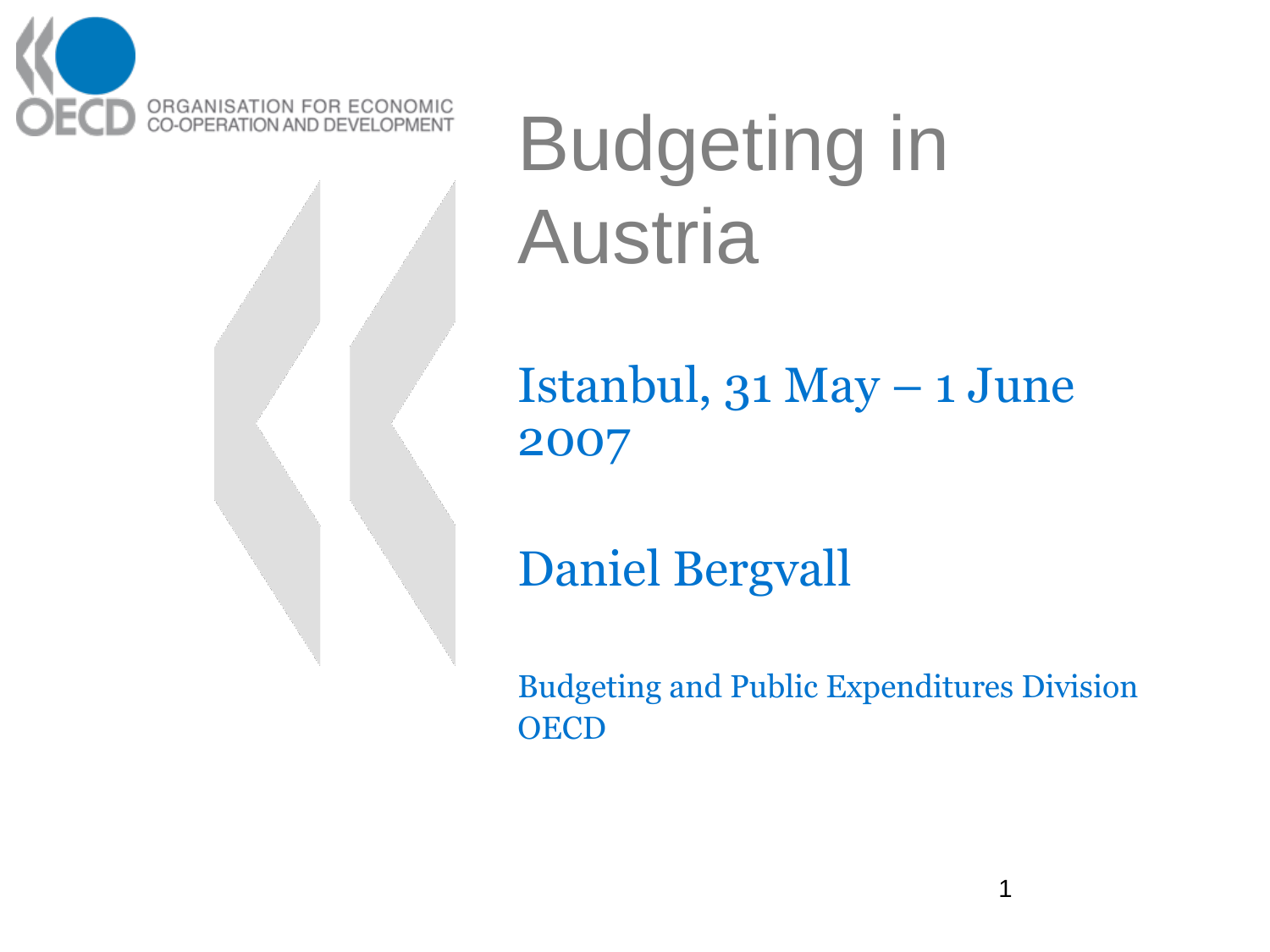

# Budgeting in Austria

- Budget Formulation
	- Special characteristics
	- Planned reforms
- Role of Legislature
- Organisational structure
- Accruals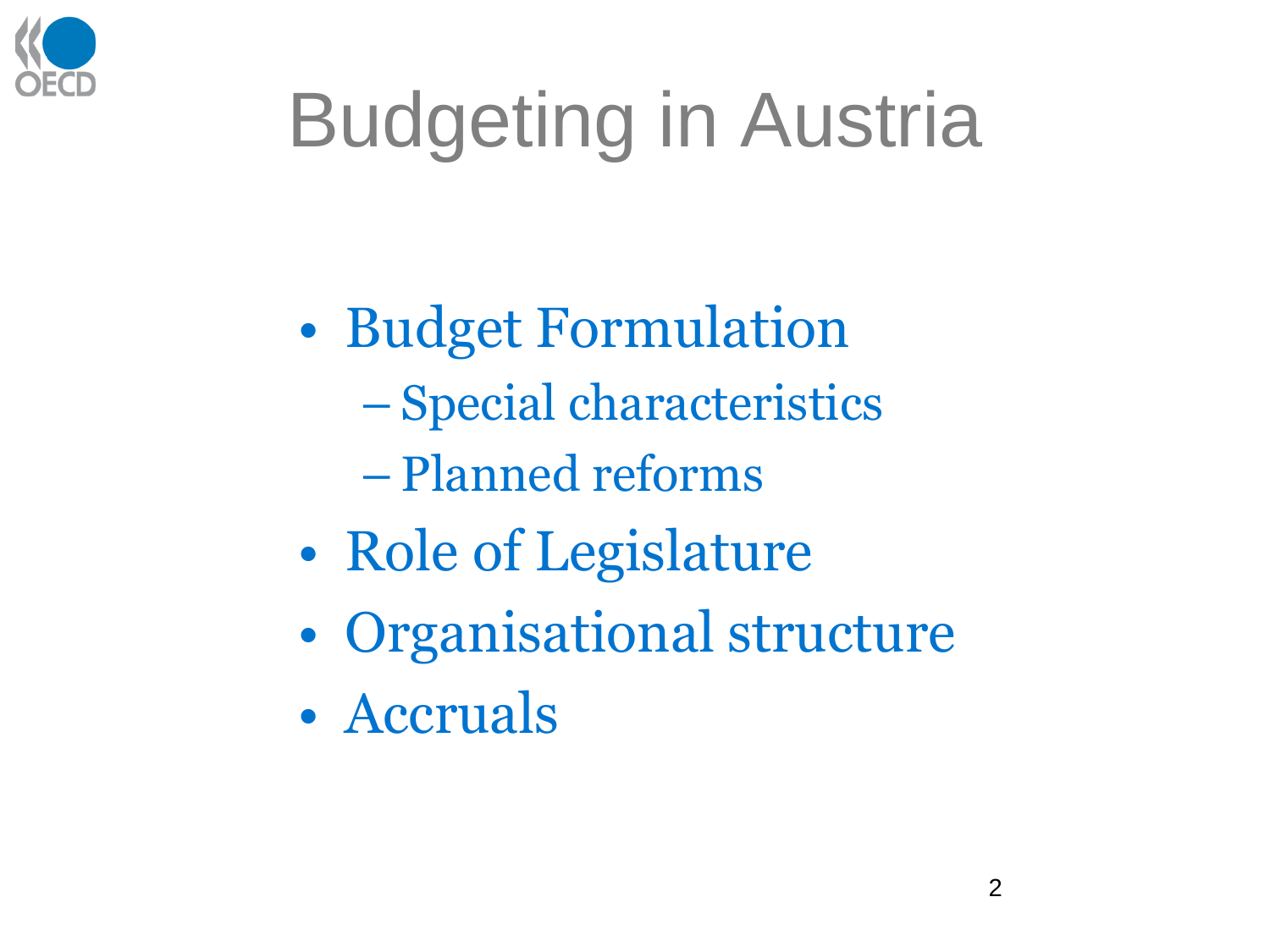

# Special characteristics

- Fiscal rule for all levels of government
- 4-year coalition agreements
- Biannual budget planning
- Independent economic assumptions
- Global expenditure ceilings
- Manpower controls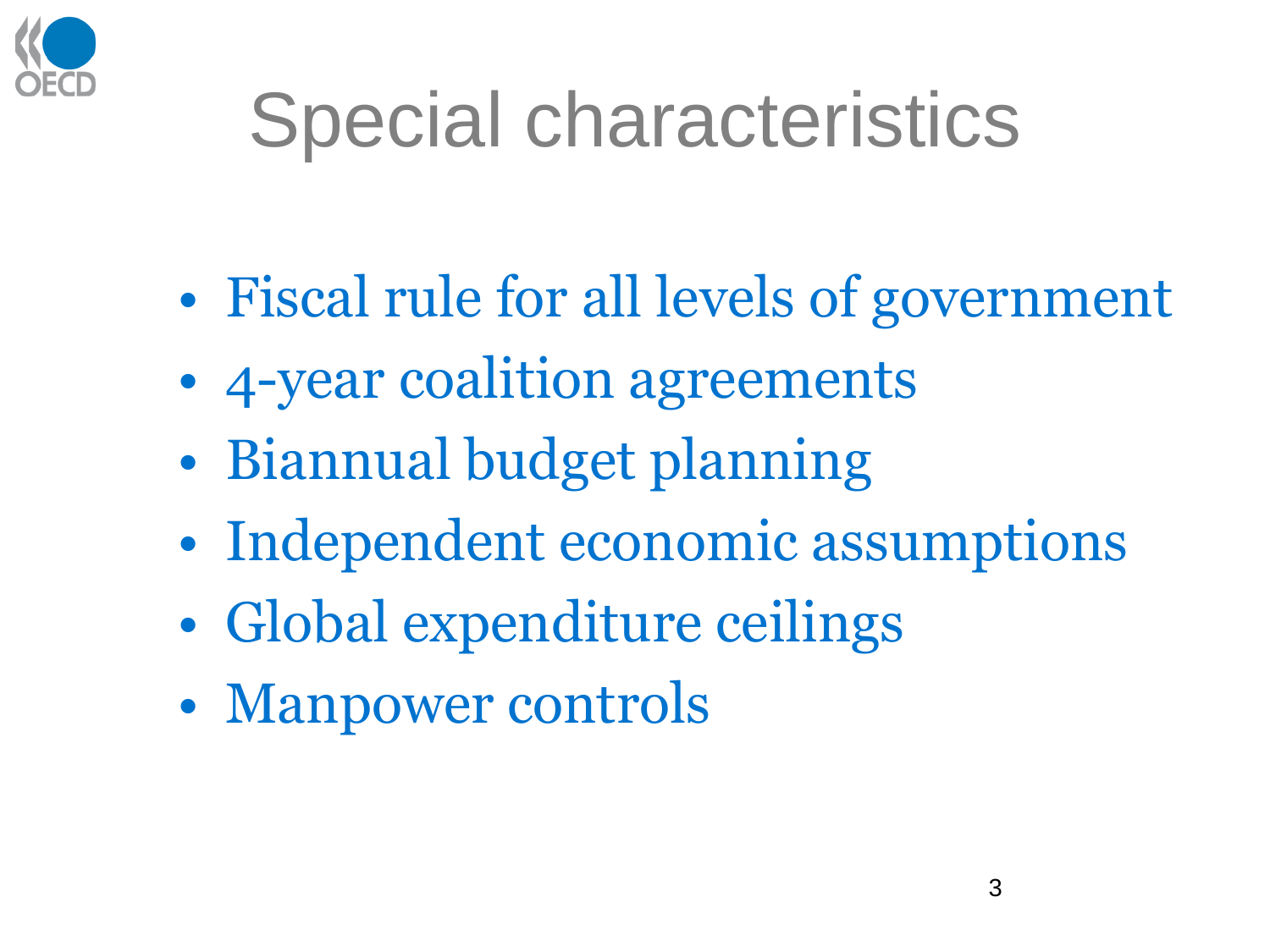

### Fiscal rule for all levels of government

- Stability and Growth Pact
- Austrian Stability Pact sets deficit/surplus targets for all levels of government
- Includes sanctions for government units not fulfilling the Pact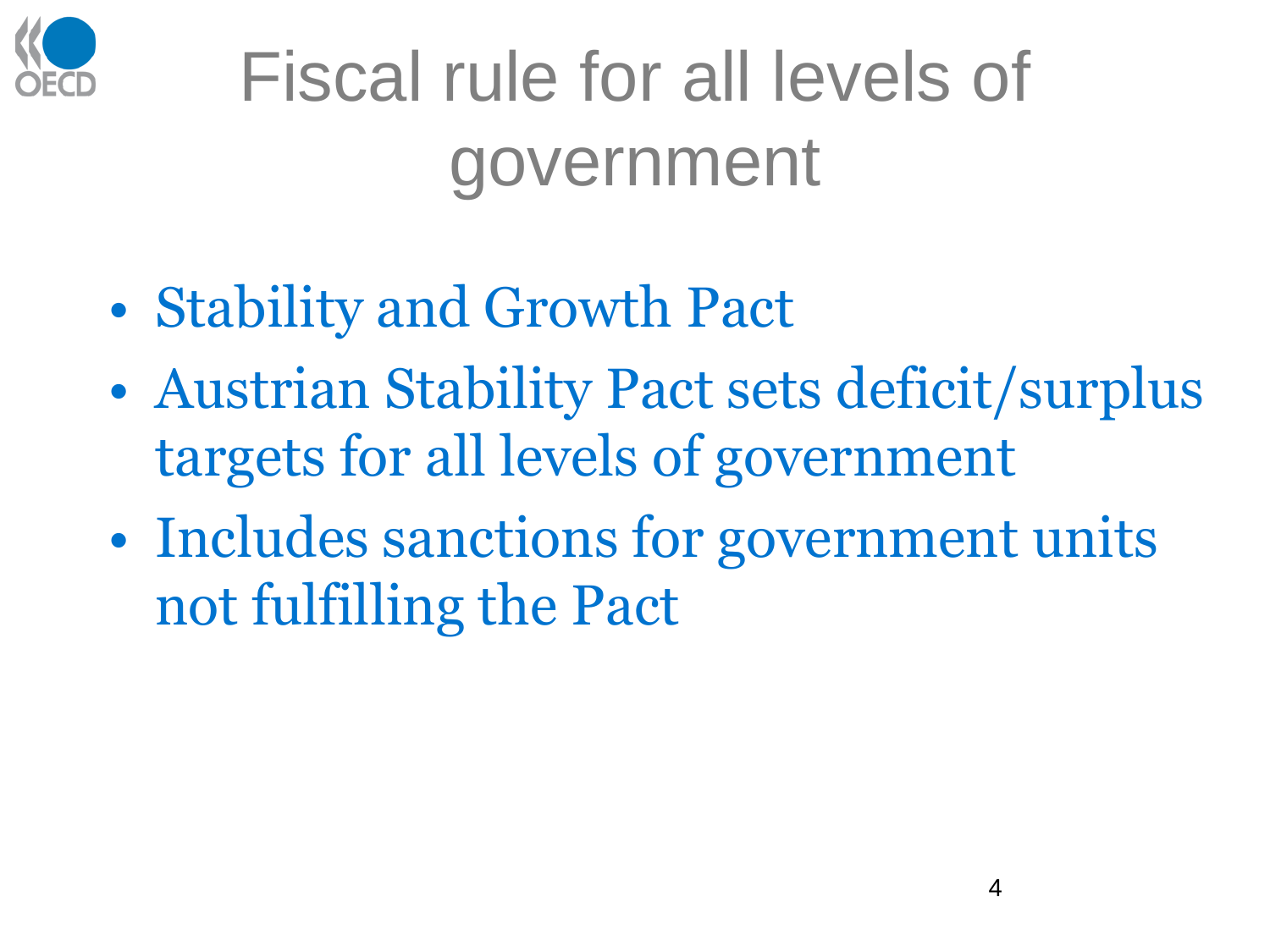

# 4-year coalition agreements

- Coalition necessary for majority in government
- Statement of general policy orientation highlighting special reform initiatives
- Address budgeting issues in broad terms and sets deficit targets for the coalition period
- Reviewed in mid-term
- Does not set expenditure or revenue targets or amounts to be saved or spent on new initiatives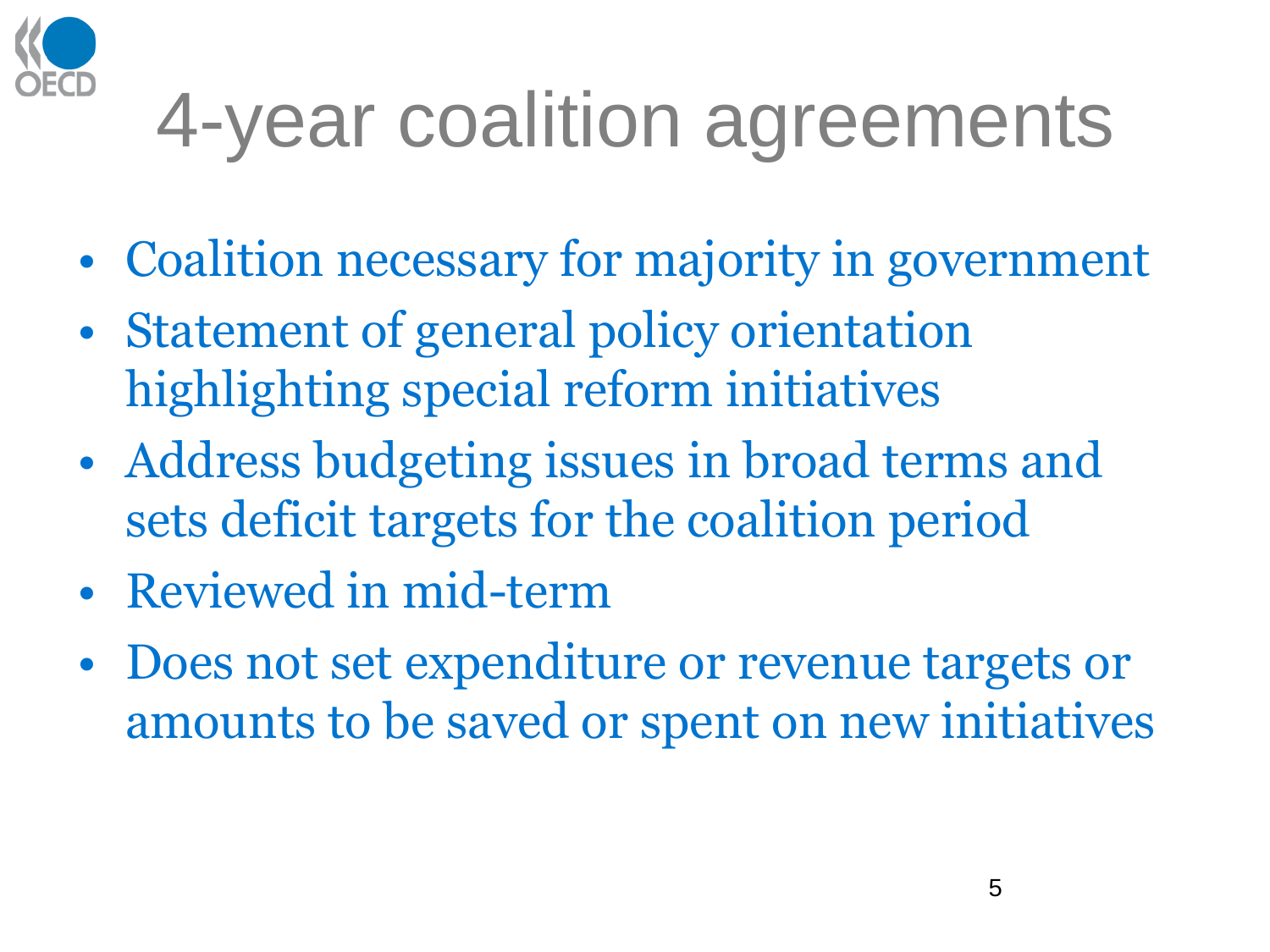

# Biannual budget planning

- Biannual only in budget preparation stage
- Budget law on annual basis
- Primary motive bring up discussion on difficult/politically sensitive issues only once every two years
- Brings a more than 1-year perspective to budgeting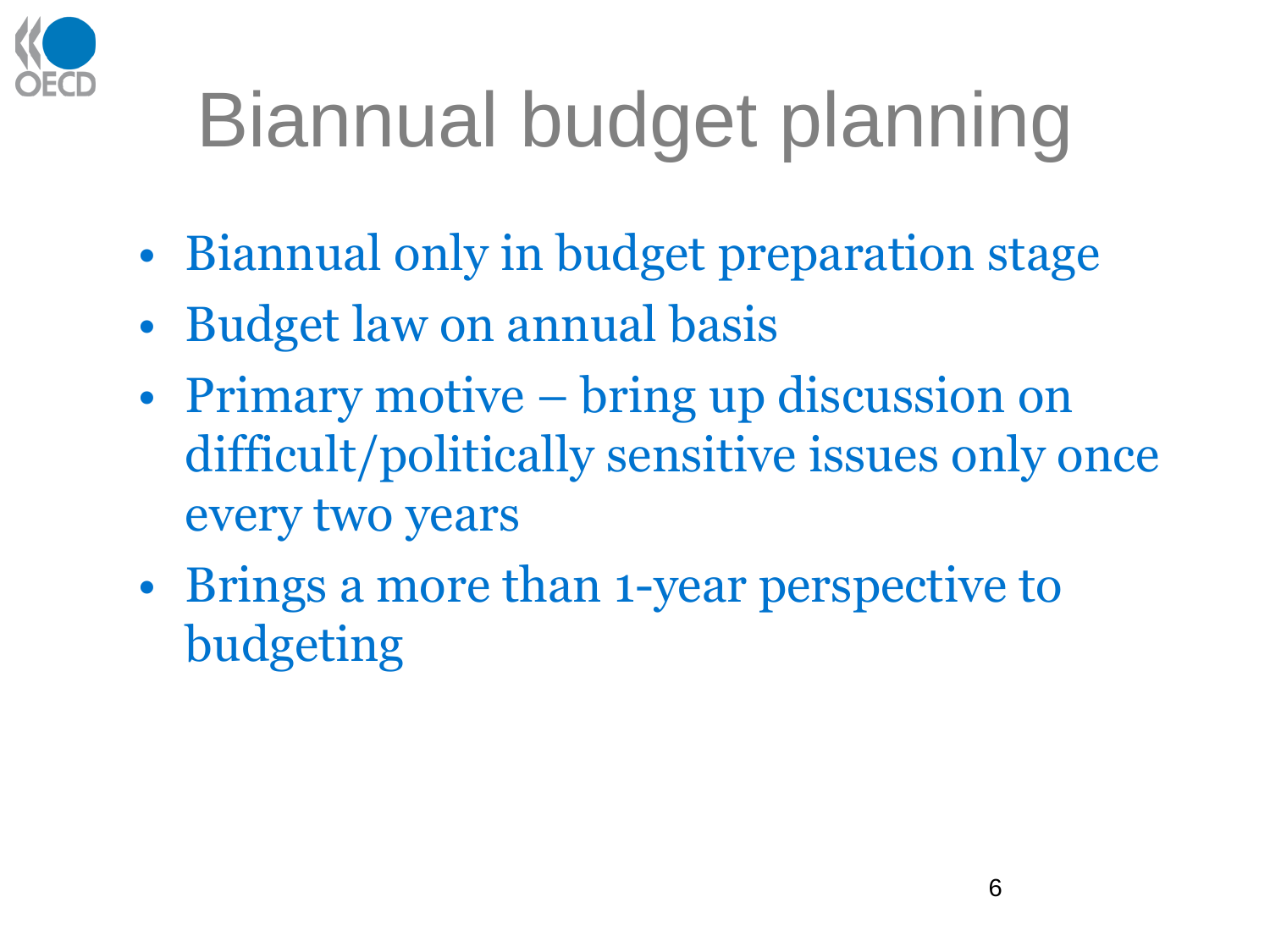

### Independent economic assumptions

- By the Austrian Institute for Economic Research (WIFO)
- Not enshrined in legislation but enjoys broad political support
- No prudency margin in forecast
- Independent forecast makes it harder for the government to be biased in their expenditure and revenue estimates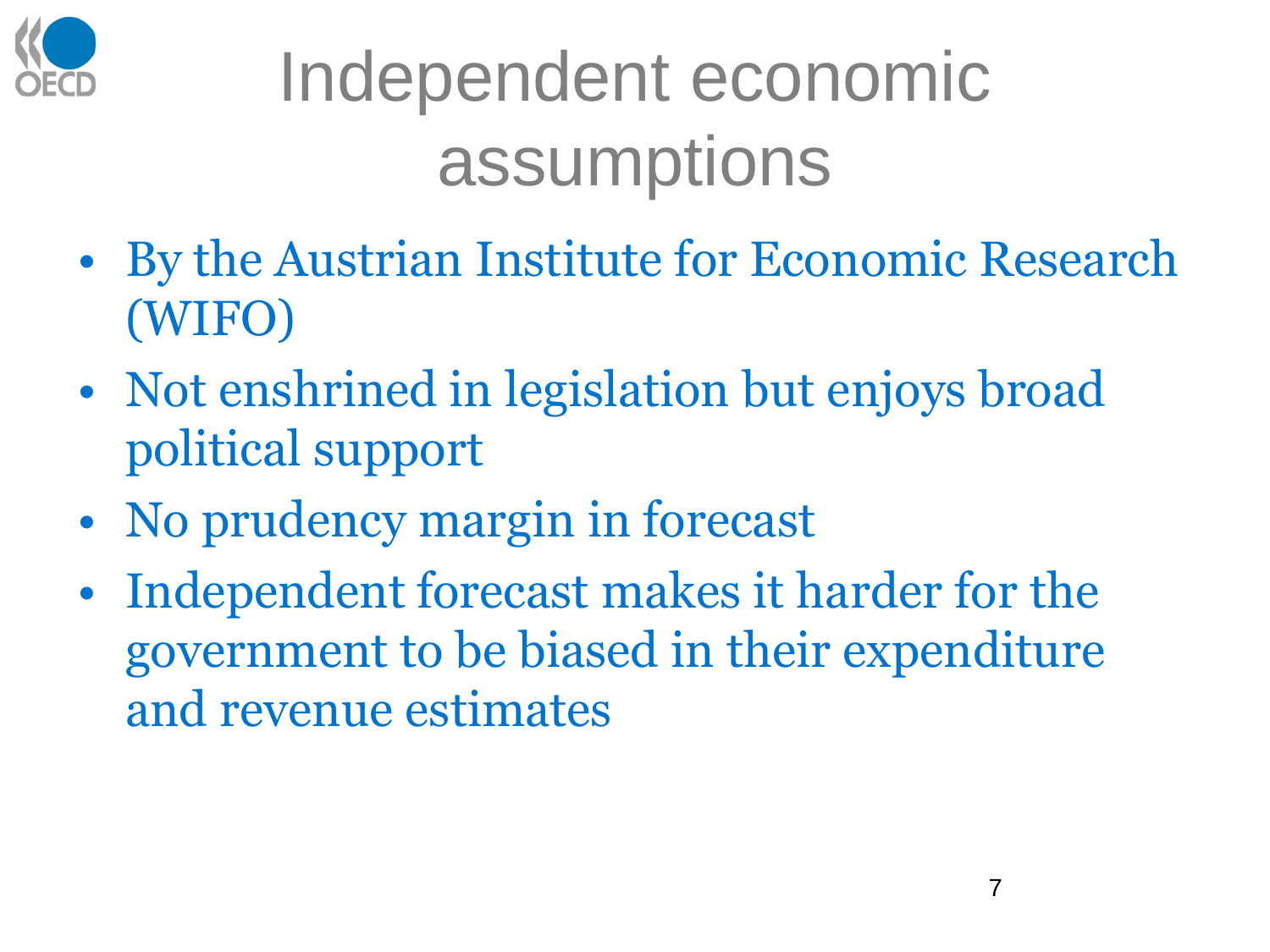

# Global expenditure ceilings

- Set for each Chapter
- Each Chapter gets one ceiling for personnel and one for all other expenditures
- Ceilings not binding MoF proposals in the budget process
- 'Final' ceilings depend on negotiations MoF-line ministries
- The introduction of the ceilings can increase focus on reallocation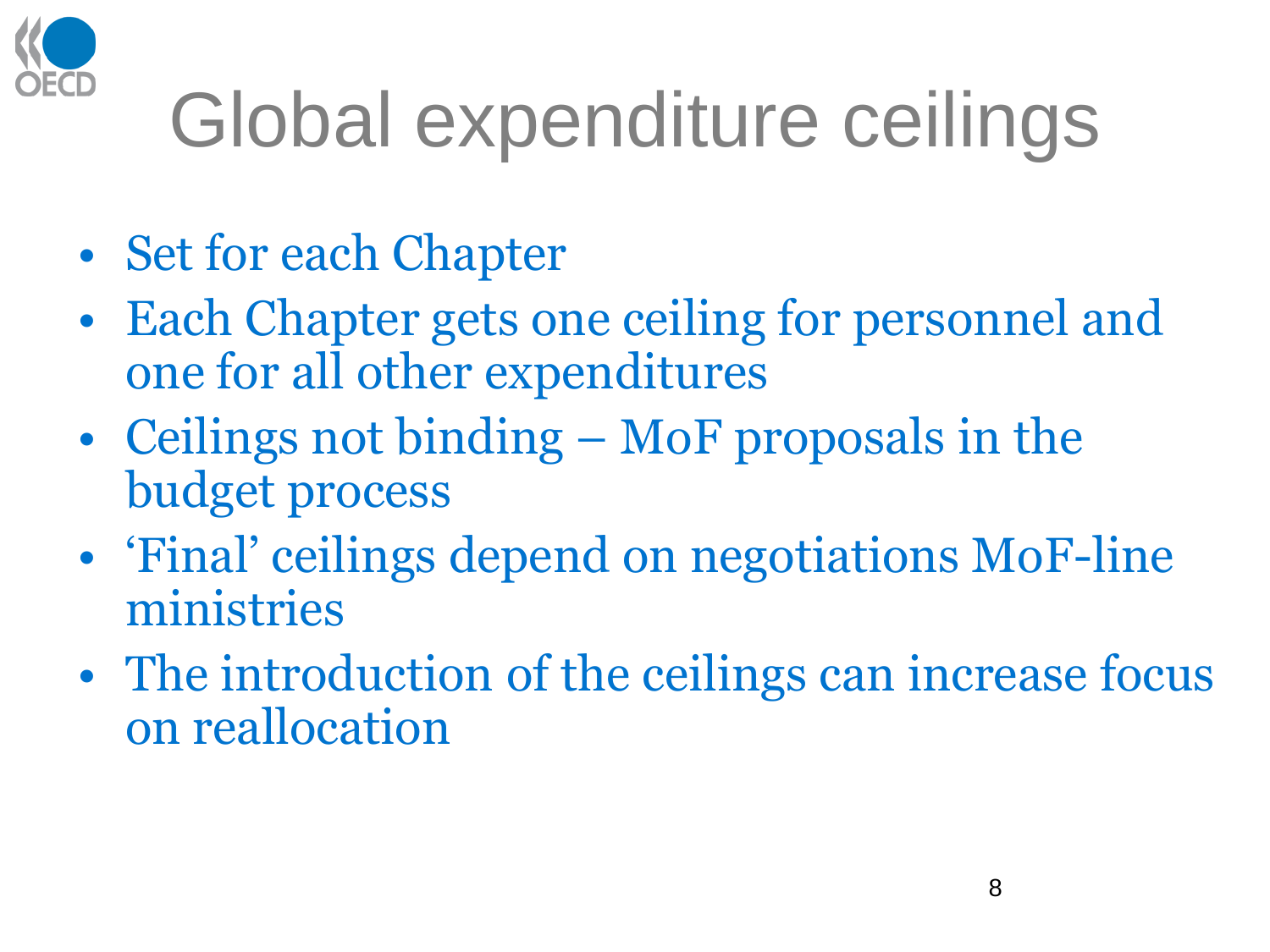

### Manpower controls

- Stellenplan enacted into law
- Sets at a detailed level number and grades of staff
- Together with general regulations for civil service employees creates inflexibilities
- Future reform plans include not abolishing the Stellenplan, but making it less detailed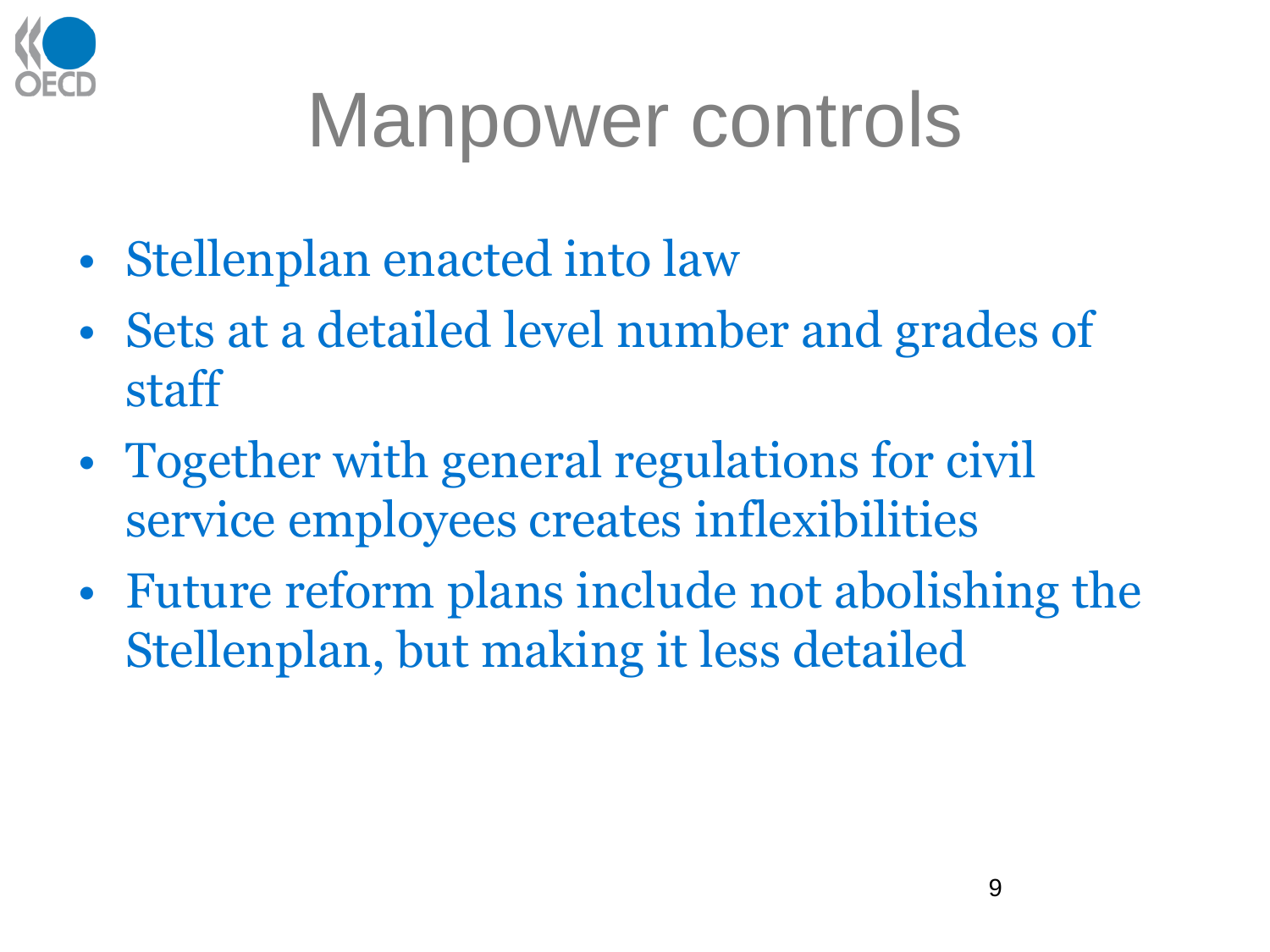

# Planned reforms

- Medium term expenditure framework
- Separating setting of expenditure ceilings from the annual budget
- Make 'each minister his own Finance minister'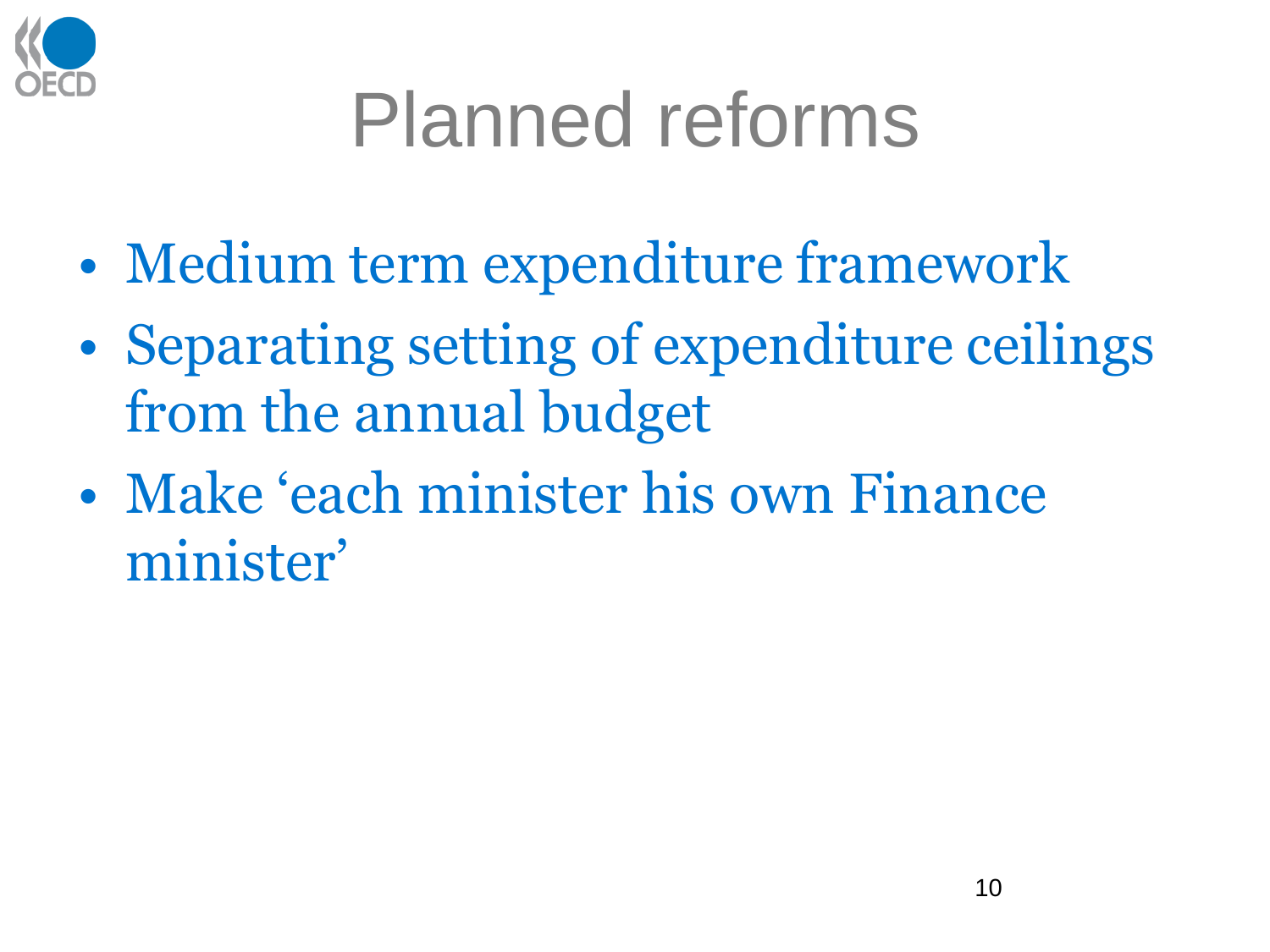**Nedium term expenditure framework** and budget strategy report

- 4-year rolling framework
- Complement and make coalition agreement more operational and binding
- Separation of overall policy discussion and deciding on appropriations
- Ceilings binding at Rubrik and for t+1 on chapter level
- Small reserve within each Rubrik for unexpected expenditures
- Fixed ceilings for approx. 80 % of total expenditure, flexible ceilings for remaining 20%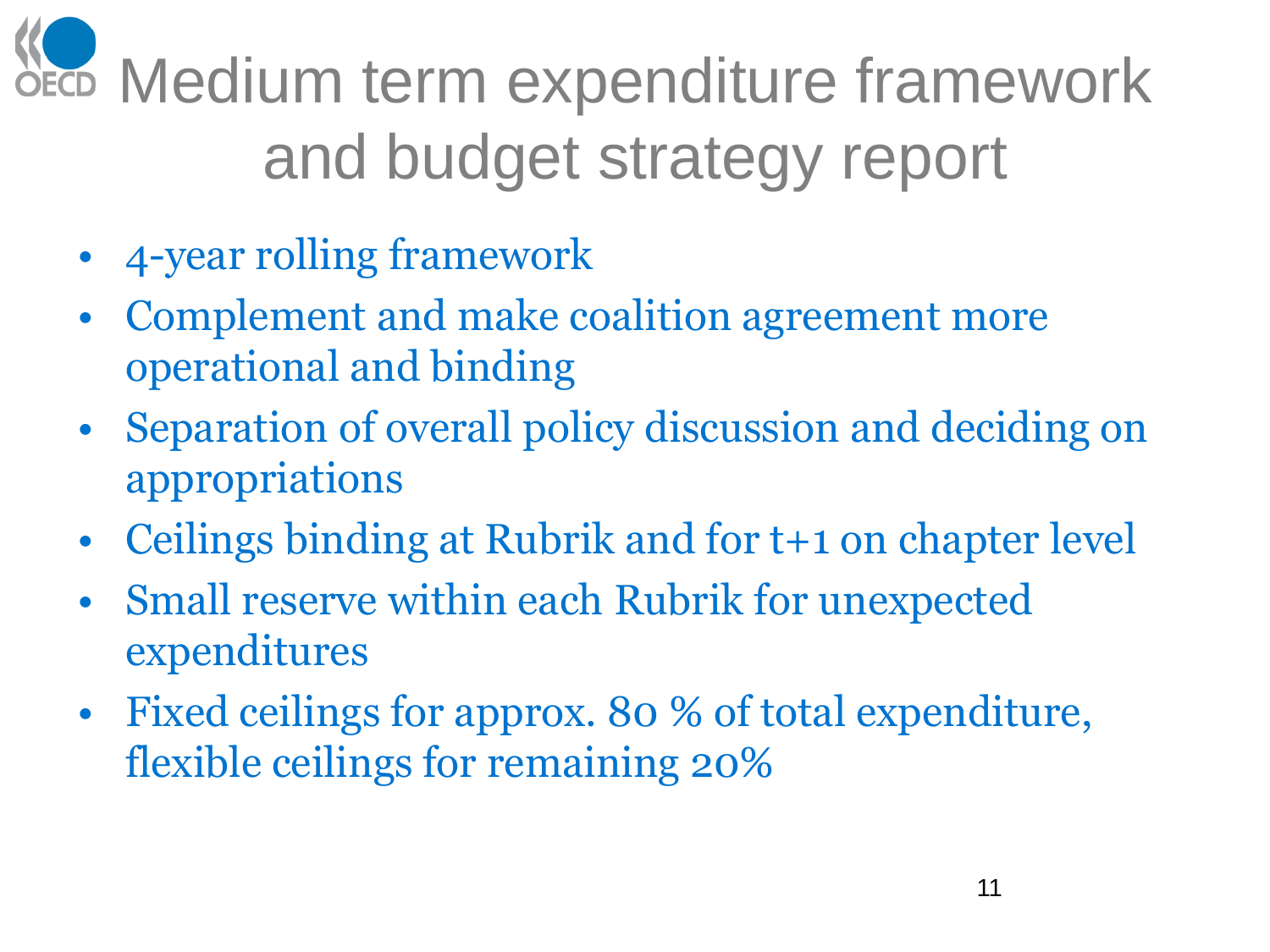**Nedium term expenditure framework** and budget strategy report (2)

- Setting overall ceilings before discussing appropriations foster fiscal discipline
- MTEF/BSR in spring might lead to too much budget related work for the parliament
- Not having ceilings for total expenditure weakens the ceilings
- Reserve funds should be used second to savings and reallocation
- Expenditure ceilings can become expenditure targets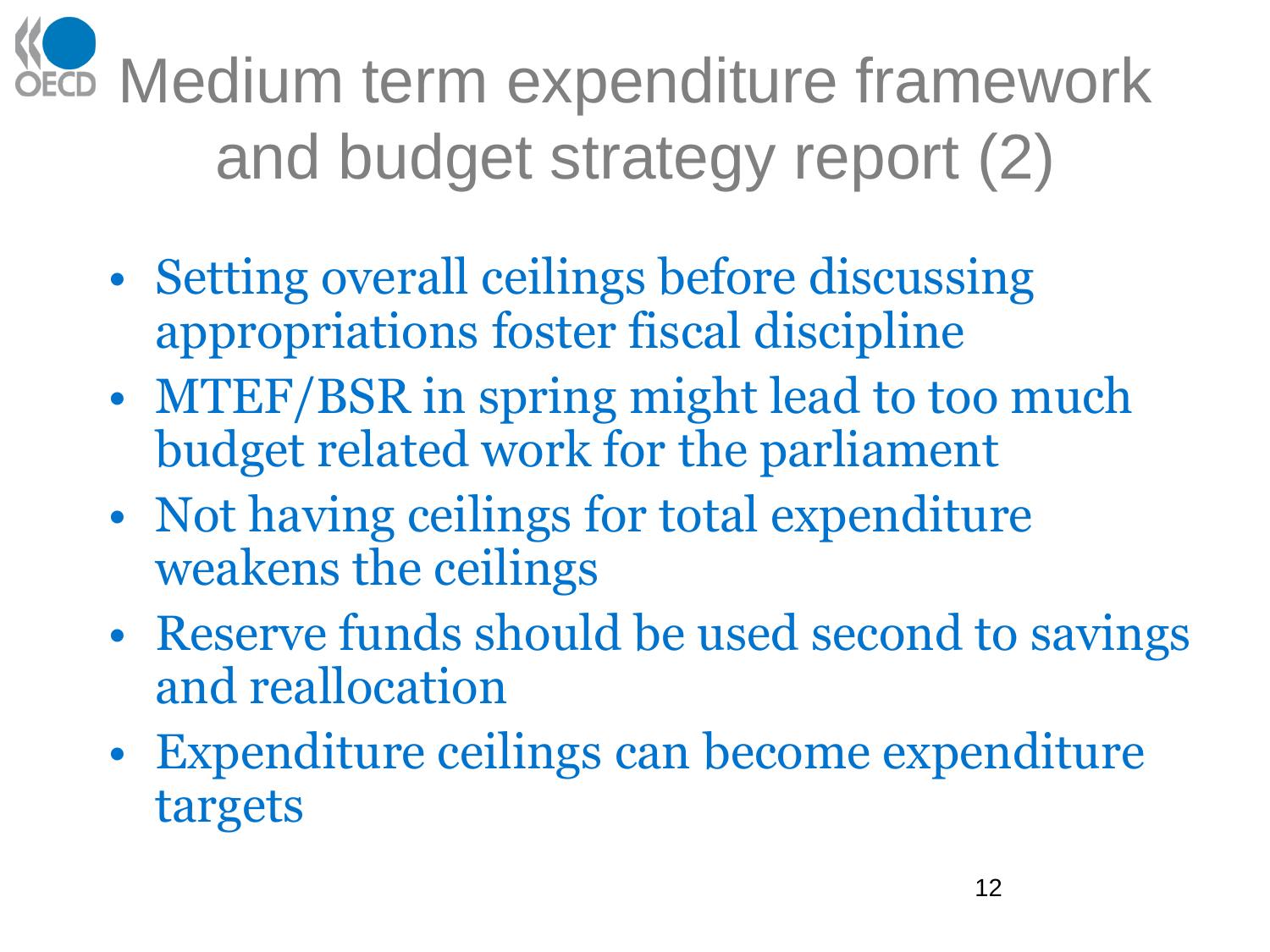

#### Make each minister his own Finance Minister

- Reduce the amount of line items
- More authority to spending ministers to allocate appropriations within Chapters
- Increased flexibility to carry over unused appropriations
- Increase use of performance and results information
- $\triangleright$  Increase accountability of line ministers and other management
- $\triangleright$  More flexibility regarding the Stellenplan should be part of this reform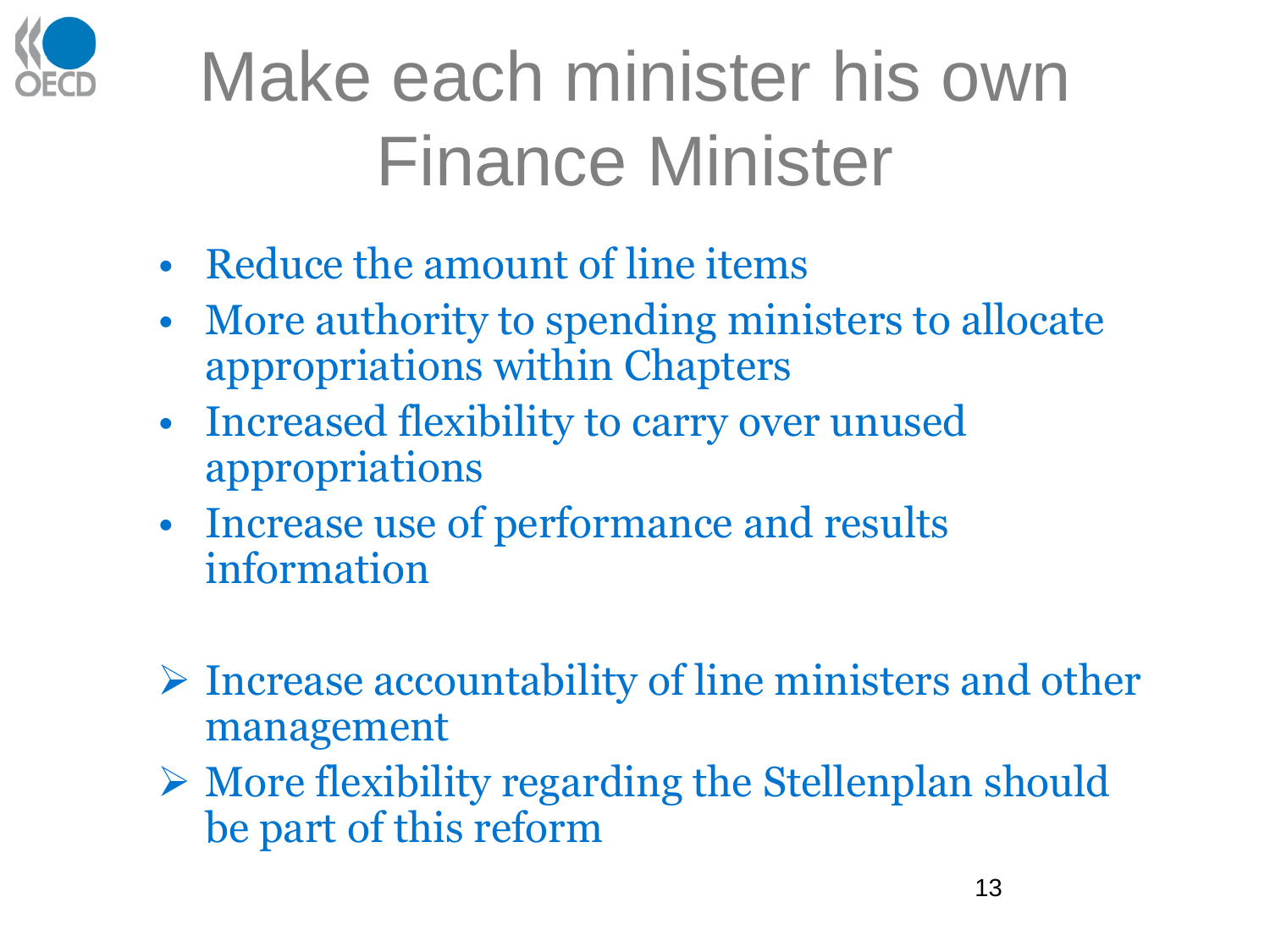

# Role of the legislature

- In constitutional terms, there are no restrictions on Parliament's role in the budget process
	- It can amend the budget at will
	- It can prepare its own budget without reference to the government
- In reality, Parliament's role is very limited
	- A function of Austria's political environment
	- A function of Parliament's institutional structure in deliberating the budget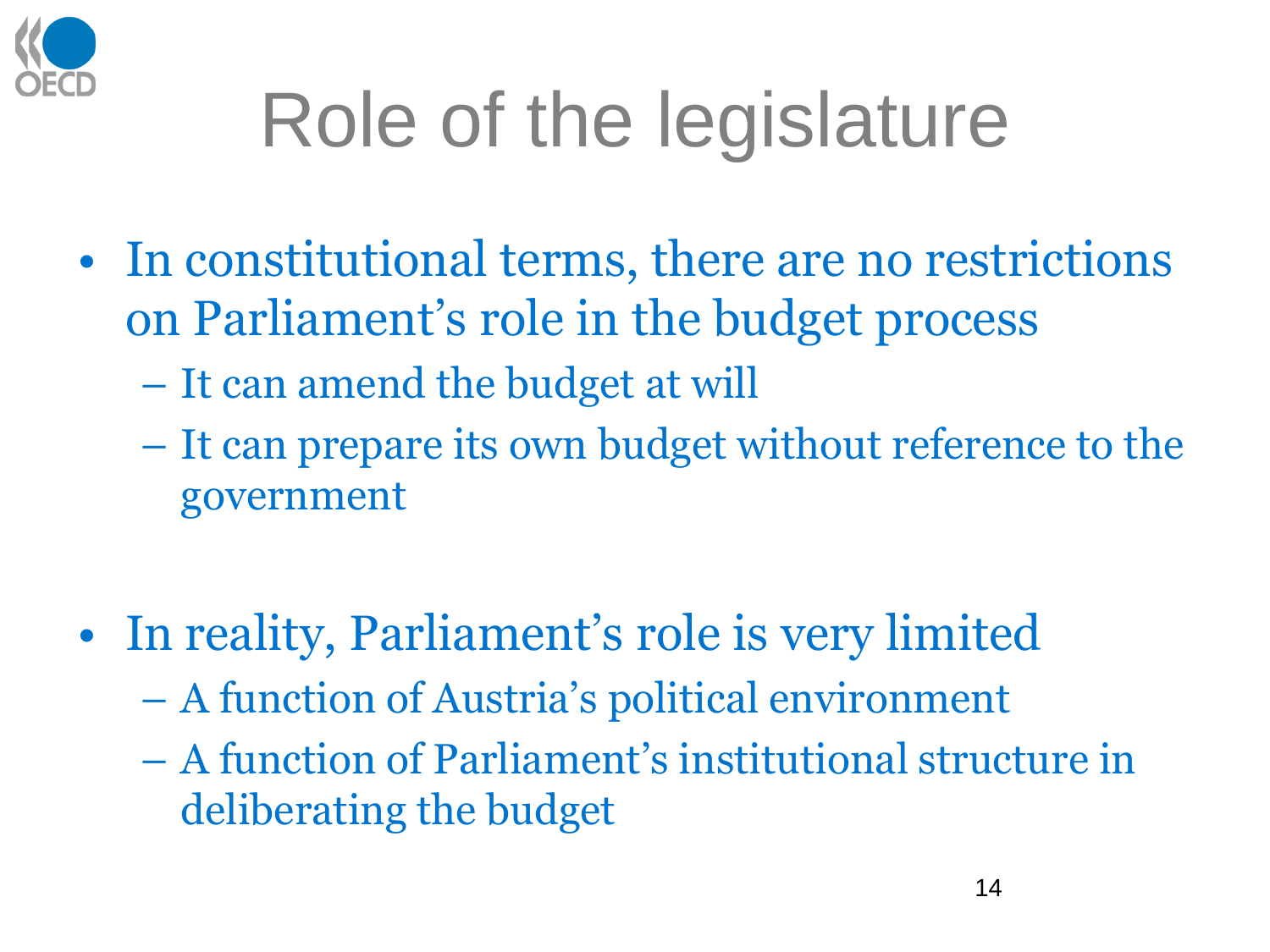

# Role of the Legislature (2)

- Time allocated to discussion of the budget is short
	- Presented only 2 months in advance
	- Deliberated very quickly in parliament within the short two month time period - especially at the committee stage
- No arrangements in parliament for promoting fiscal discipline at present
	- The proposed introduction of a medium-term expenditure framework and a Budget Strategy Report which will set a legallybinding maximum ceiling on total expenditures ahead of the deliberation of individual appropriations will rectify this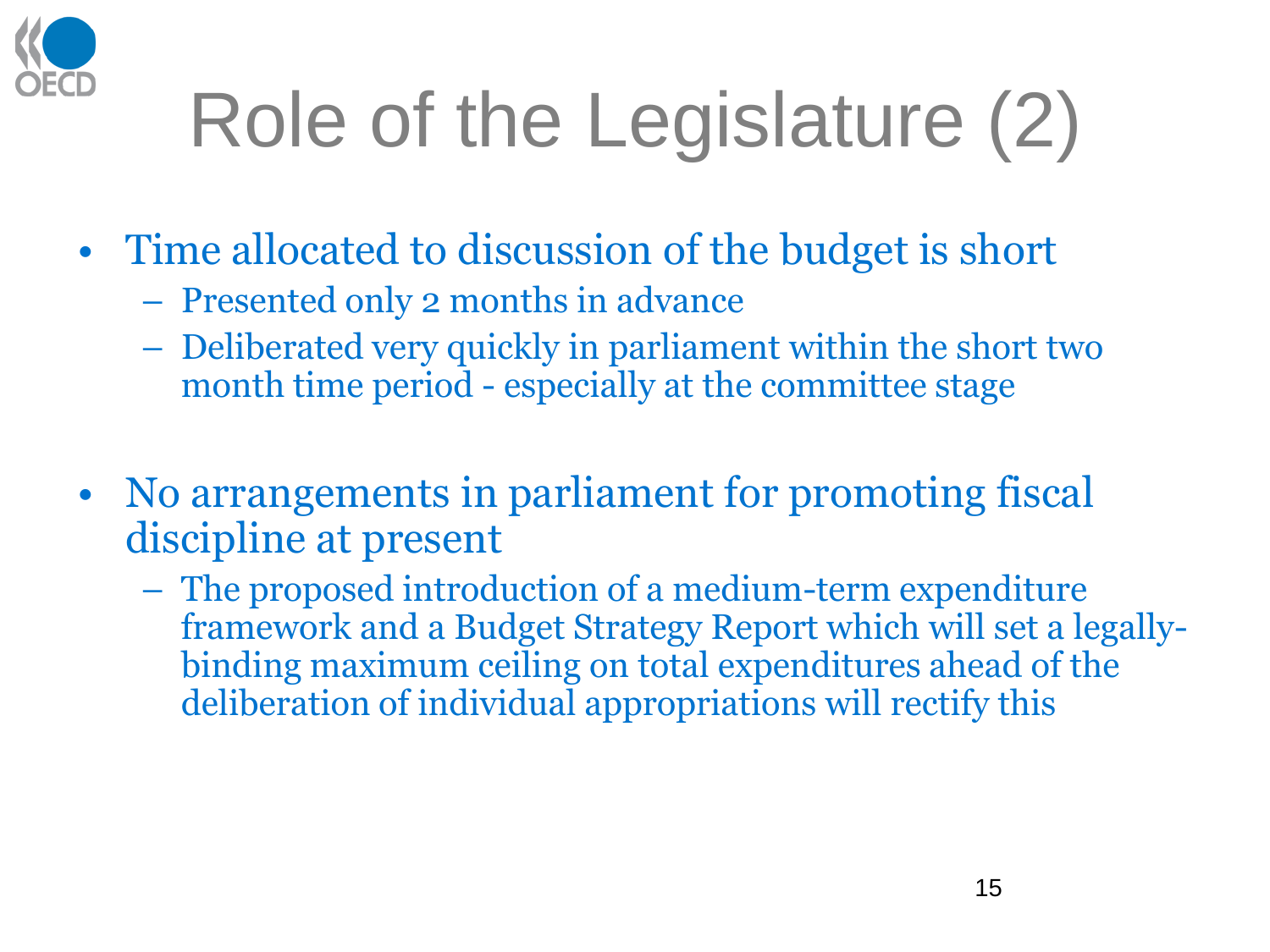

# Role of the Legislature (3)

- Present committee structure for deliberating the budget is exemplary in most respects
	- Links together the discussion of finance (budget committee) and policy (sectoral committees)
- But the budget committee could concentrate more on the aggregates…
	- Focus on setting overall priorities between different chapters especially important with MTEF and Budget Strategy Report
	- Give voice to long-term sustainability issues
- …And the sectoral committees could concentrate more on integrating the budgetary and substantive policy aspects of their work
	- Focus on using the new performance and results information
	- Thus linking budget, policy and performance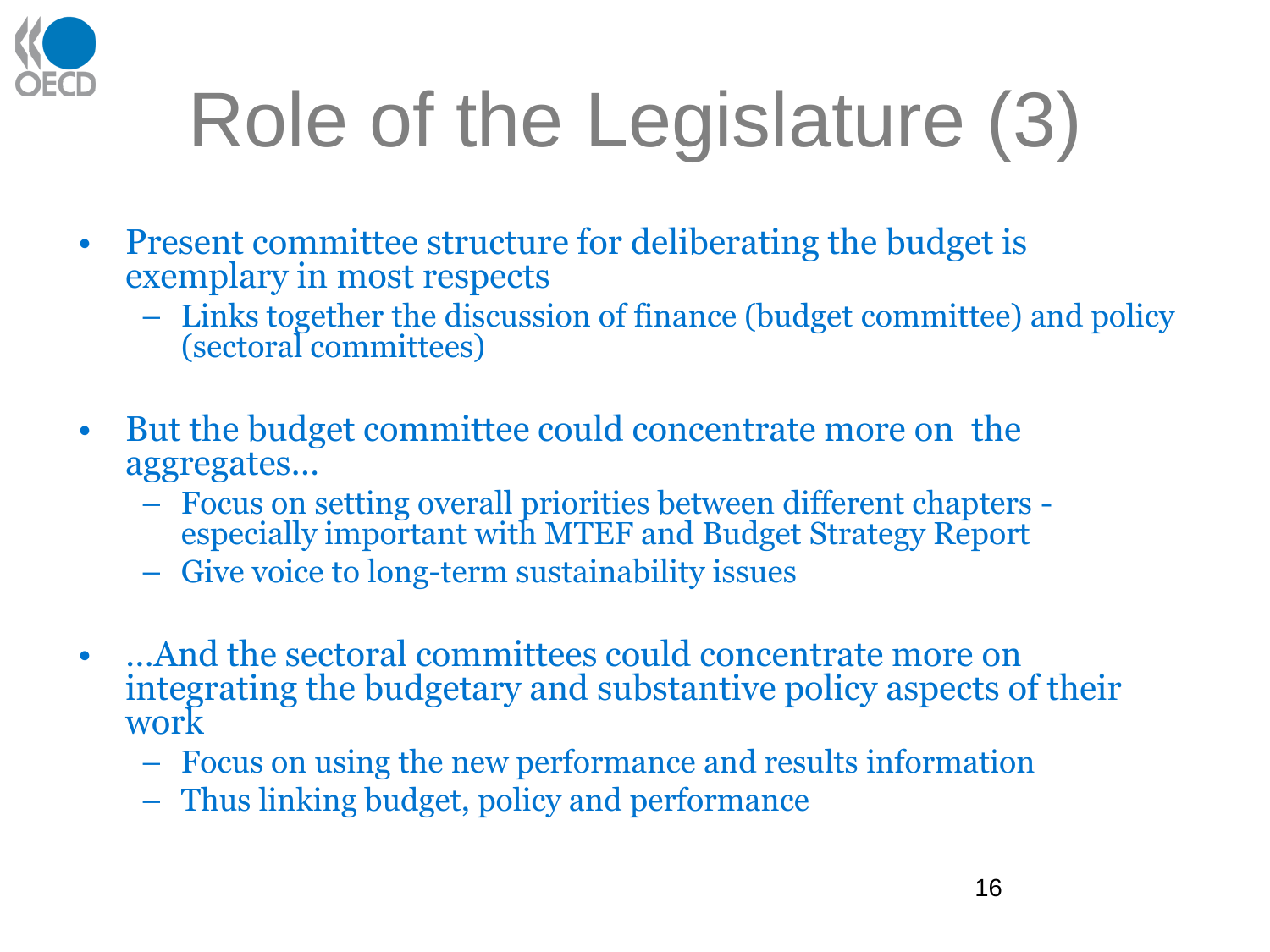

# Organisational structure

- In many respects, the organizational renewal efforts the hived-off entities – launched the overall management reforms as they represented such a radical break with past practice
- Corporatisation vs. flexible agencies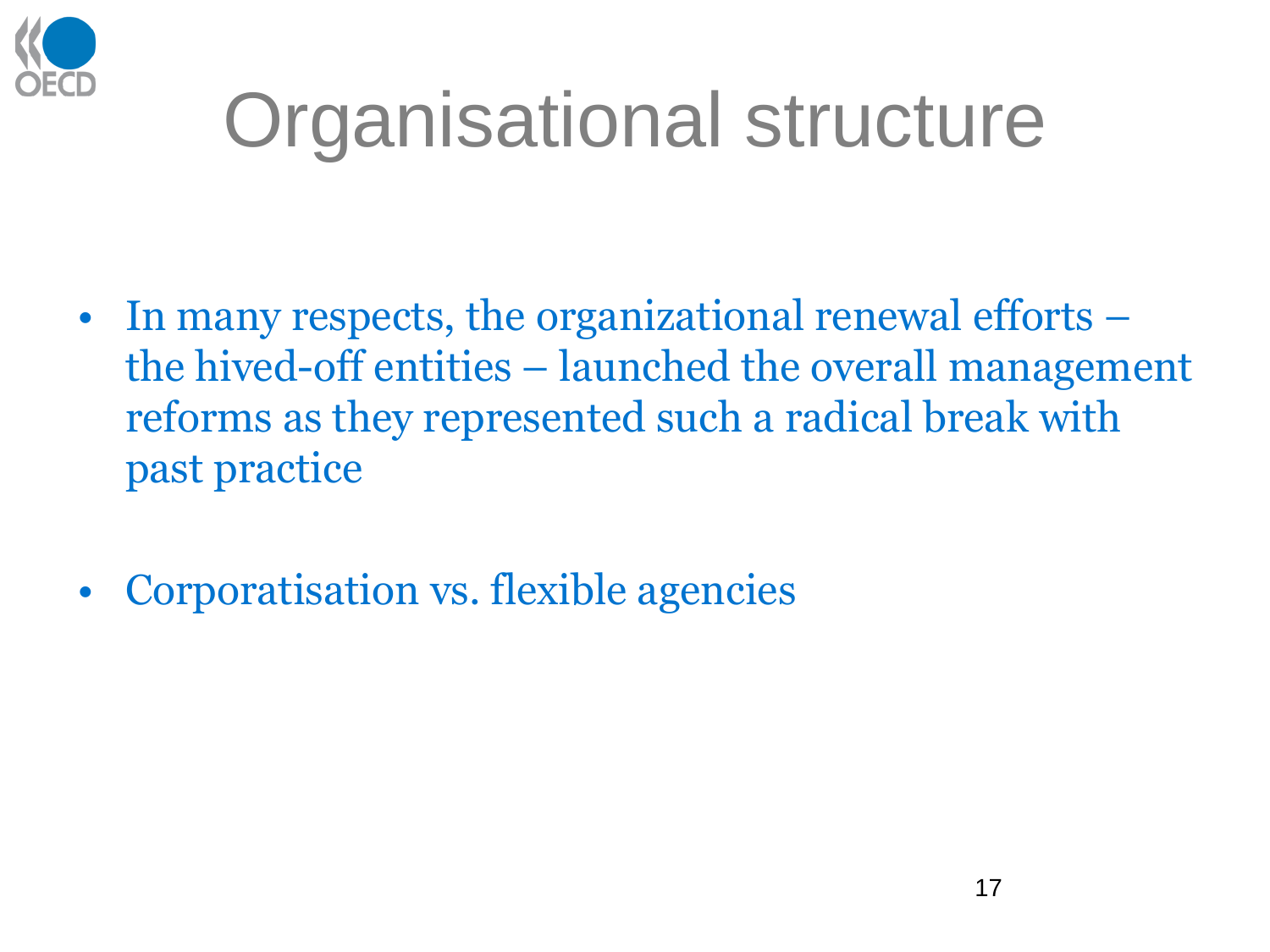

#### Accruals

- The introduction of accrual accounting and retaining the budget on cashbasis – is in line with OECD best practices
- The coverage of accruals should be comprehensive, including civil service pension obligations
- Accruals entails use of sophisticated accounting standards
	- It is important for the body that establishes those standards to have a degree of independence from users in order to ensure their integrity
	- Consideration should be given to the establishment of an independent (advisory) board for the promulgation of accrual accounting standards.

• Financial reporting could be improved by more frequent, less aggregate and more comparative in-year reporting as well as the timely presentation of the audited annual financial statements.

-------